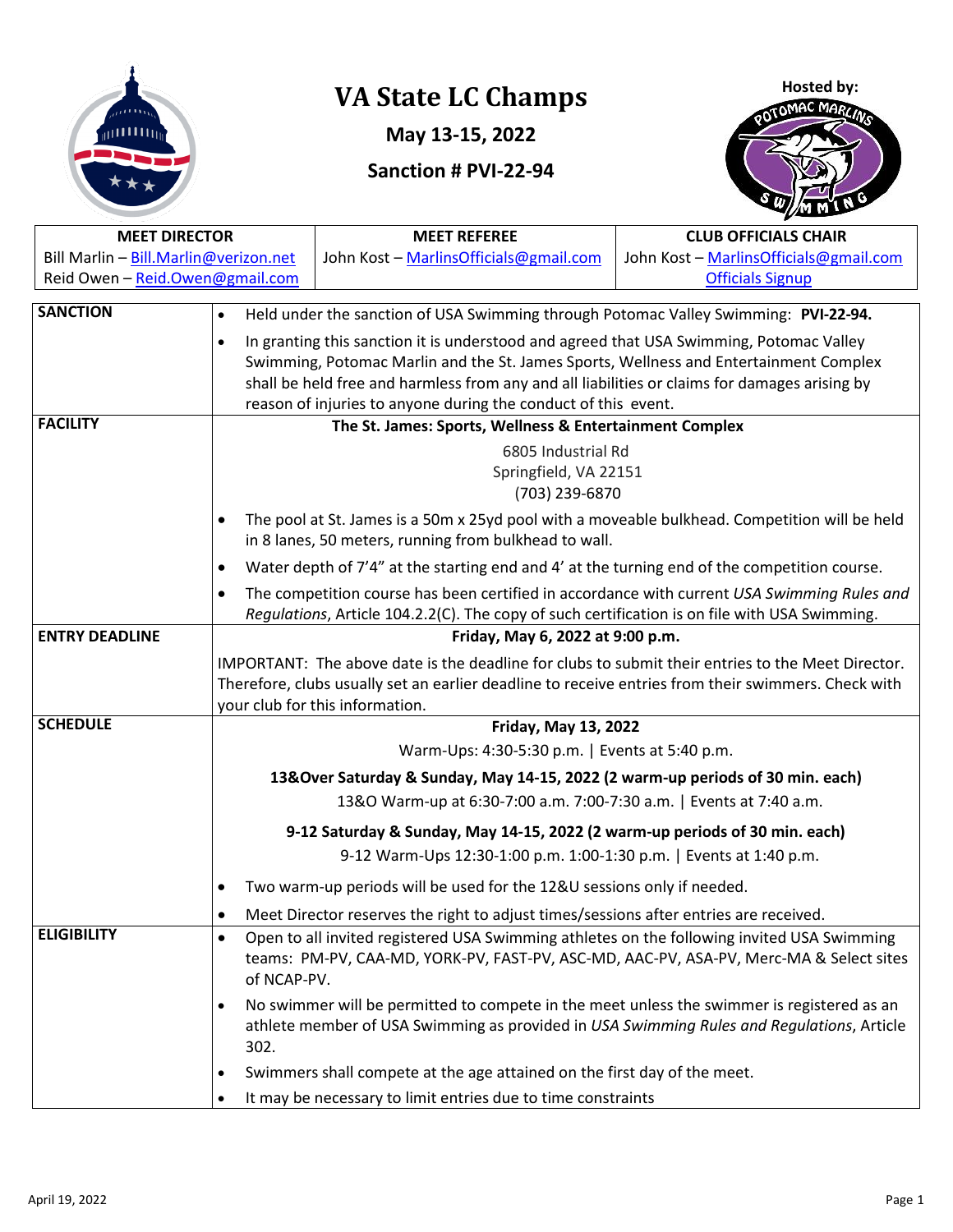| <b>DISABILITY</b>                          | PVS and host clubs along with their meet directors are committed to the Inclusion Policy as                                                                                                                                                                                                                                                                                                                                                                                                                                                                                                                                                                                                                                                                                                     |
|--------------------------------------------|-------------------------------------------------------------------------------------------------------------------------------------------------------------------------------------------------------------------------------------------------------------------------------------------------------------------------------------------------------------------------------------------------------------------------------------------------------------------------------------------------------------------------------------------------------------------------------------------------------------------------------------------------------------------------------------------------------------------------------------------------------------------------------------------------|
| <b>SWIMMERS</b>                            | adopted by the PVS BOD. Athletes with a disability are welcomed and are asked to provide                                                                                                                                                                                                                                                                                                                                                                                                                                                                                                                                                                                                                                                                                                        |
|                                            | advance notice of desired accommodations to the Meet Director. The athlete (or athlete's                                                                                                                                                                                                                                                                                                                                                                                                                                                                                                                                                                                                                                                                                                        |
|                                            | coach) is also responsible for notifying the session referee of any disability prior to competition.                                                                                                                                                                                                                                                                                                                                                                                                                                                                                                                                                                                                                                                                                            |
| <b>TIMING SYSTEM</b>                       | Automatic timing (touchpads primary) will be used.<br>$\bullet$                                                                                                                                                                                                                                                                                                                                                                                                                                                                                                                                                                                                                                                                                                                                 |
| COVID-19<br><b>CONSIDERATIONS</b>          | An inherent risk of exposure to COVID-19 exists in any public place where people are present.<br>$\bullet$<br>COVID-19 is a contagious disease that can lead to severe illness and death. According to the<br>Centers for Disease Control and Prevention, senior citizens and individuals with underlying<br>medical conditions are especially vulnerable.                                                                                                                                                                                                                                                                                                                                                                                                                                      |
|                                            | USA Swimming, Inc., cannot prevent you (or your child(ren)) from becoming exposed to,<br>contracting, or spreading COVID-19 while participating in USA Swimming sanctioned events. It<br>is not possible to prevent against the presence of the disease. Therefore, if you choose to<br>participate in a USA Swimming sanctioned event, you may be exposing yourself to and/or<br>increasing your risk of contracting or spreading COVID-19.                                                                                                                                                                                                                                                                                                                                                    |
|                                            | BY ATTENDING OR PARTICIPATING IN THIS COMPETITION, YOU VOLUNTARILY ASSUME ALL<br>RISKS ASSOCIATED WITH EXPOSURE TO COVID-19 AND FOREVER RELEASE AND HOLD<br>HARMLESS USA SWIMMING, POTOMAC VALLEY SWIMMING, THE POTOMAC MARLINS, AND<br>THE ST. JAMES: SPORTS, WELLNESS & ENTERTAINMENT CENTER AND EACH OF THEIR OFFICERS,<br>DIRECTORS, AGENTS, EMPLOYEES OR OTHER REPRESENTATIVES FROM ANY LIABILITY OR<br>CLAIMS INCLUDING FOR PERSONAL INJURIES, DEATH, DISEASE OR PROPERTY LOSSES, OR ANY<br>OTHER LOSS, INCLUDING BUT NOT LIMITED TO CLAIMS OF NEGLIGENCE AND GIVE UP ANY<br>CLAIMS YOU MAY HAVE TO SEEK DAMAGES, WHETHER KNOWN OR UNKNOWN, FORESEEN OR<br>UNFORESEEN, IN CONNECTION WITH EXPOSURE, INFECTION, AND/OR SPREAD OF COVID-19<br>RELATED TO PARTICIPATION IN THIS COMPETITION. |
|                                            | We have taken enhanced health and safety measures for all attending this meet, however we<br>cannot guarantee that you will not become infected with COVID-19. All attending this meet<br>must follow all posted instructions while in attendance. An inherent risk of exposure to COVID-<br>19 exists in any public place where people are present. By attending this meet, you<br>acknowledge the contagious nature of COVID-19 and voluntarily assume all risks related to<br>exposure to COVID-19.                                                                                                                                                                                                                                                                                          |
|                                            | By choosing to attend this meet you agree to comply with all health and safety mandates and<br>guidelines of USA Swimming, Potomac Valley Swimming, the Commonwealth of Virginia and<br>Fairfax County.                                                                                                                                                                                                                                                                                                                                                                                                                                                                                                                                                                                         |
| <b>LOCAL AND</b><br><b>FACILITY COVID-</b> | All participants (coaches, officials, volunteers, swimmers, etc.) will arrive at The St. James<br>$\bullet$<br>through the main entrance.                                                                                                                                                                                                                                                                                                                                                                                                                                                                                                                                                                                                                                                       |
| <b>19 PROTOCOLS</b>                        | Athletes should arrive and depart in their suits. Locker room use will be for emergency use<br>$\bullet$<br>only, no showers may be used. Family bathroom will be reserved for coach, official, and<br>volunteer use.                                                                                                                                                                                                                                                                                                                                                                                                                                                                                                                                                                           |
|                                            | To access the pool deck from the bleachers, swimmers, volunteers, and coaches will use the<br>$\bullet$<br>back stairwell.                                                                                                                                                                                                                                                                                                                                                                                                                                                                                                                                                                                                                                                                      |
|                                            | Each session will be limited to 425 swimmers.<br>$\bullet$                                                                                                                                                                                                                                                                                                                                                                                                                                                                                                                                                                                                                                                                                                                                      |
|                                            | Limited single event spectators will be allowed in the standing room only across the top of the<br>$\bullet$<br>stands. Marshals will clear the area in between events. Spectators will be allowed if the<br>volunteer assignments are full.                                                                                                                                                                                                                                                                                                                                                                                                                                                                                                                                                    |
|                                            | No one with symptoms of COVID-19 is permitted in the facility.<br>$\bullet$                                                                                                                                                                                                                                                                                                                                                                                                                                                                                                                                                                                                                                                                                                                     |
|                                            | All attendees (athletes, coaches, officials, and volunteers) are encouraged to wear a mask to<br>$\bullet$<br>enter the facility and throughout the facility, with the exception of athletes when competing or<br>warming up/cooling down.                                                                                                                                                                                                                                                                                                                                                                                                                                                                                                                                                      |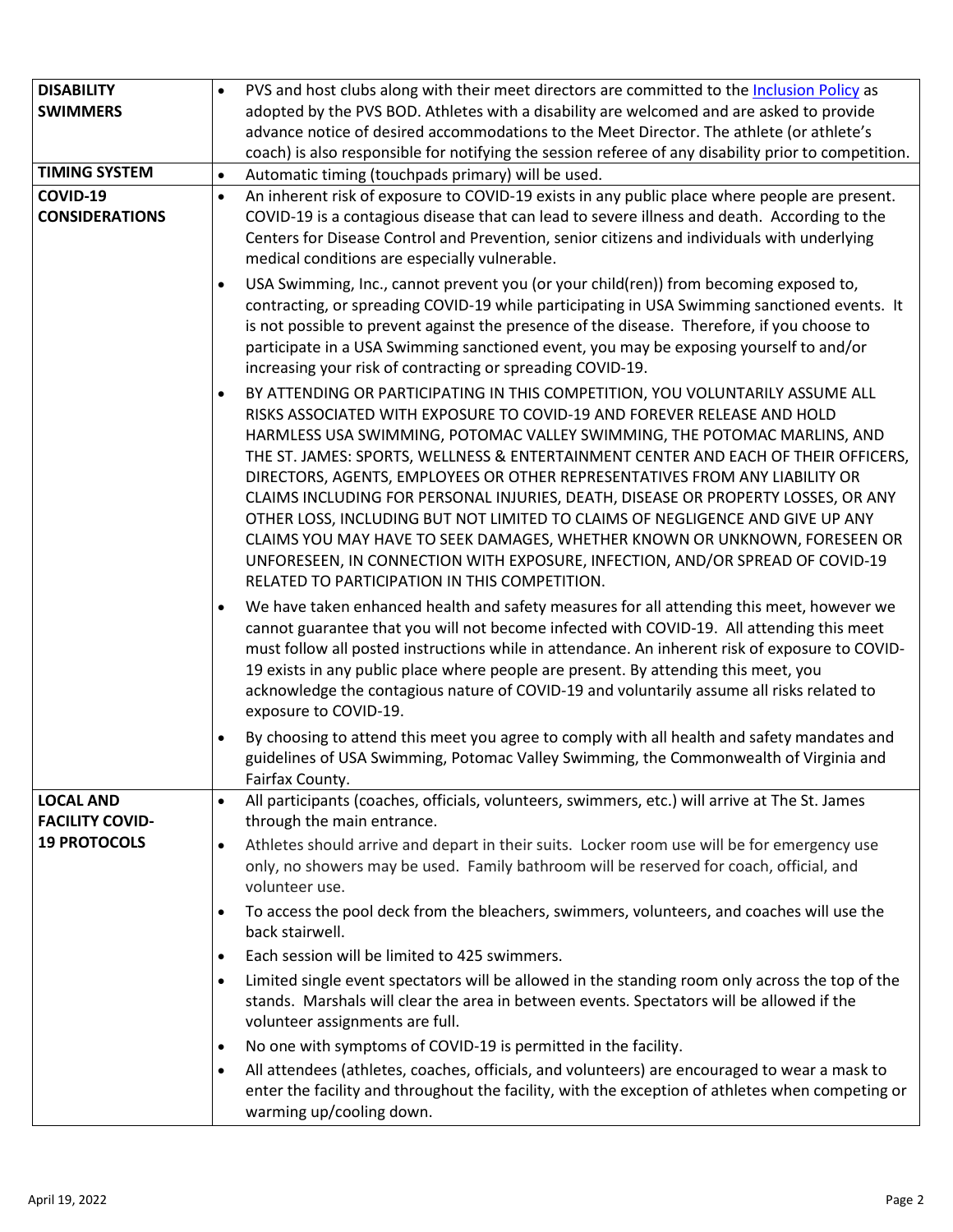| <b>SAFE SPORT</b><br><b>CONSIDERATIONS</b> | In compliance with Safe Sport, parents will have access to and the opportunity to observe their<br>$\bullet$<br>child. Spectators will be permitted. Competition will be livestreamed on the Potomac Marlins<br>Swim Team   Facebook.                                                                                                                                                                                                   |
|--------------------------------------------|-----------------------------------------------------------------------------------------------------------------------------------------------------------------------------------------------------------------------------------------------------------------------------------------------------------------------------------------------------------------------------------------------------------------------------------------|
| <b>RULES</b>                               | Current USA Swimming rules shall govern this meet.<br>$\bullet$                                                                                                                                                                                                                                                                                                                                                                         |
|                                            | All applicable adults participating in or associated with this meet acknowledge that they are<br>subject to the provisions of the USA Swimming Minor Athlete Abuse Prevention Policy<br>("MAAPP"), and that they understand that compliance with the MAAPP policy is a condition of<br>participation in the conduct of this competition.                                                                                                |
|                                            | No on-deck USA Swimming registration is permitted.<br>$\bullet$                                                                                                                                                                                                                                                                                                                                                                         |
|                                            | In compliance with USA Swimming Rules and Regulations, the use of audio or visual recording<br>devices, including a cell phone is not permitted in the changing areas, rest rooms, or locker<br>rooms. Per PVS policy, the use of equipment capable of taking pictures (e.g., cell phones,<br>cameras, etc.) is banned from behind the starting blocks during the entire meet, including warm<br>up, competition and cool down periods. |
|                                            | Deck changes are prohibited.<br>٠                                                                                                                                                                                                                                                                                                                                                                                                       |
|                                            | Any swimmer entered in the meet must be certified by a USA Swimming member coach as<br>being proficient in performing a racing start or must start each race from within the water.<br>When unaccompanied by a member-coach, it is the responsibility of the swimmer or the<br>swimmer's legal guardian to ensure compliance with this requirement.                                                                                     |
|                                            | Operation of a drone or any other flying devices is prohibited over the venue (pools,<br>$\bullet$<br>athlete/coach areas, spectator areas and open ceiling locker rooms) any time athletes, coaches,<br>officials and/or spectators are present.                                                                                                                                                                                       |
|                                            | Dive over starts will be used.<br>٠                                                                                                                                                                                                                                                                                                                                                                                                     |
|                                            | The Meet Director and the PVS Technical Committee reserve the right to limit events, heats,<br>$\bullet$<br>swimmers or adjust the format to conform with the 4-hour provision for sessions that include<br>12 & U events per Rule 205.3.1F.                                                                                                                                                                                            |
| <b>EVENT RULES</b>                         | All events are timed finals.<br>$\bullet$                                                                                                                                                                                                                                                                                                                                                                                               |
|                                            | Entry times must be achieved no earlier than April 1, 2020.<br>$\bullet$                                                                                                                                                                                                                                                                                                                                                                |
|                                            | Swimmers may enter a maximum of eight (8) events for the meet with no more than three (3)<br>events in a single session.                                                                                                                                                                                                                                                                                                                |
|                                            | The 400 free on Friday night will be swum fastest to slowest alternating Girls / Boys<br>$\bullet$                                                                                                                                                                                                                                                                                                                                      |
|                                            | LC Times are conforming times for this meet. Converted times are accepted. NT entries are<br>$\bullet$<br>accepted. Entries will be seeded LYS.<br>Deck entries (\$15 per event) will be accepted in empty lanes. No new heats will be created.                                                                                                                                                                                         |
|                                            | Proof of USA Swimming registration must be presented with entry.                                                                                                                                                                                                                                                                                                                                                                        |
| <b>POSITIVE CHECK IN</b>                   | All Friday events will be positive check-in due 30 minutes after the start of warm-ups. Athletes<br>$\bullet$<br>who do not check in will not be seeded into the event.                                                                                                                                                                                                                                                                 |
|                                            | Coaches will receive positive check-in sheets (by team) for their Friday swims.<br>$\bullet$                                                                                                                                                                                                                                                                                                                                            |
|                                            | All events will be pre-seeded on Saturday and Sunday. The Meet Director may determine if<br>additional positive check in is needed in order to avoid excessive timelines.                                                                                                                                                                                                                                                               |
| <b>WARM-UP</b>                             | The prescribed PVS warm-up procedures and safety policies will be followed. The Meet Director<br>$\bullet$                                                                                                                                                                                                                                                                                                                              |
|                                            | may determine the structure of warm-up, including times/lane assignments.                                                                                                                                                                                                                                                                                                                                                               |
| <b>SUPERVISION</b>                         | Coaches are responsible for the conduct of their swimmers and cleaning up for their team<br>٠<br>areas.                                                                                                                                                                                                                                                                                                                                 |
| <b>AWARDS</b>                              | There are no awards at this meet.<br>$\bullet$                                                                                                                                                                                                                                                                                                                                                                                          |
| <b>PROGRAMS</b>                            | Programs will be posted on the Marlins website and emailed to participating teams.<br>٠                                                                                                                                                                                                                                                                                                                                                 |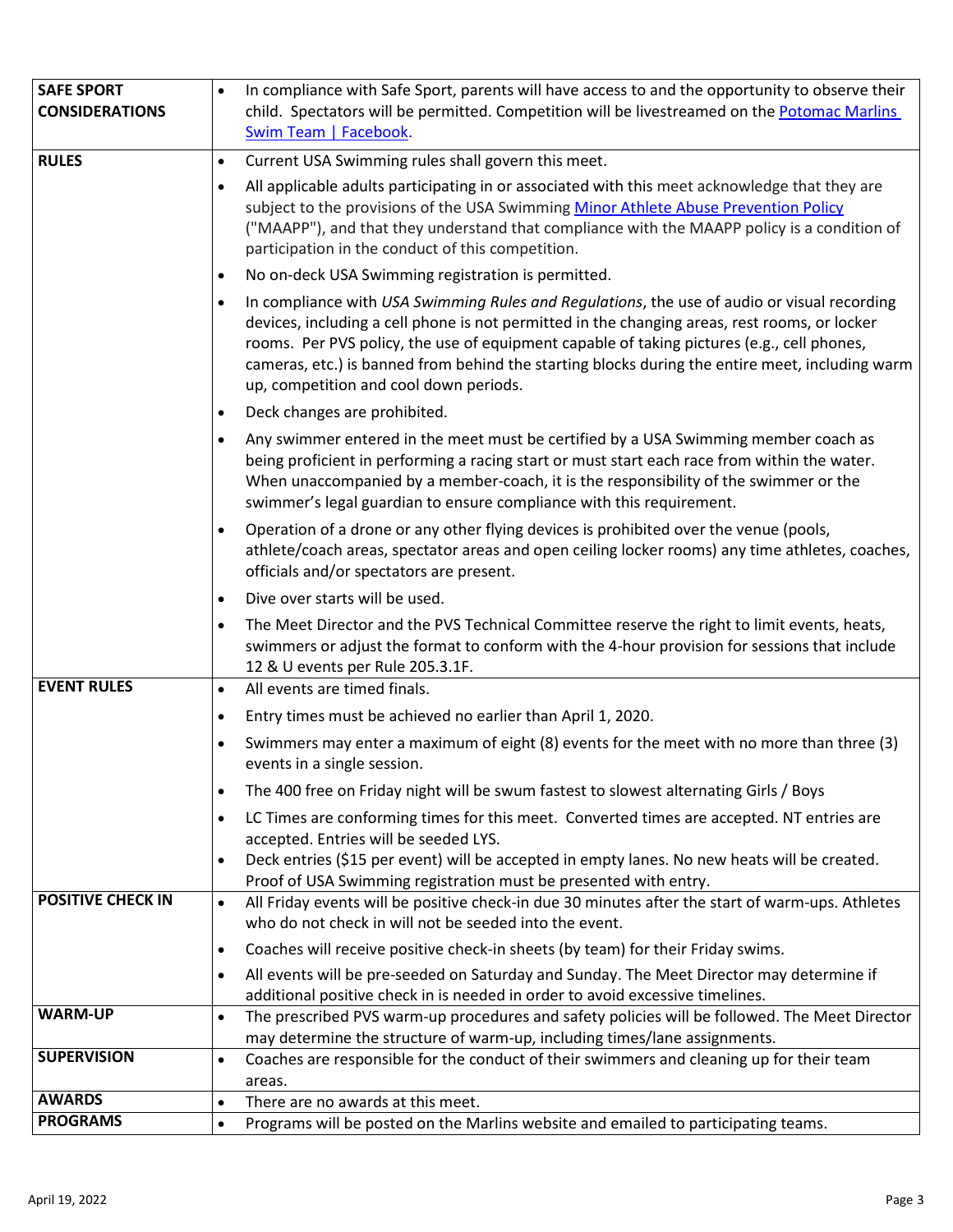| <b>CREDENTIALS</b>      | Parents not working the meet as a deck official, volunteer timer or other position are not<br>$\bullet$                                                                                                                                                                                                                                         |
|-------------------------|-------------------------------------------------------------------------------------------------------------------------------------------------------------------------------------------------------------------------------------------------------------------------------------------------------------------------------------------------|
|                         | permitted on deck. Only athletes, USA Swimming certified coaches, and deck officials will be                                                                                                                                                                                                                                                    |
|                         | permitted on the deck. Coaches and Officials should have proof of active USA Swimming                                                                                                                                                                                                                                                           |
|                         | membership with them at all times.                                                                                                                                                                                                                                                                                                              |
| <b>OFFICIALS</b>        | Each participating club is requested to provide at least one table worker or official (Referee<br>$\bullet$<br>Starter, Chief Judge or Stroke & Turn Judge) per session if entering 25 or more splashes.                                                                                                                                        |
|                         |                                                                                                                                                                                                                                                                                                                                                 |
|                         | Officials interested in volunteering should complete the Officials Signup or contact John Kost,<br>$\bullet$<br>MarlinsOfficials@gmail.com                                                                                                                                                                                                      |
|                         | Officials volunteering for this meet should sign in at the computer table prior to the start of<br>$\bullet$<br>warm-ups. Certified officials who have not previously volunteered should contact the referee<br>upon arrival to make their services available. A comprehensive officials briefing will precede<br>each session during warm-ups. |
| <b>TIMERS</b>           | Participating clubs are requested to provide timers in proportion to their entries. One timer is<br>$\bullet$<br>requested for each 25 entries.                                                                                                                                                                                                 |
| <b>ENTRY PROCEDURES</b> | Entries should be submitted by email to the Meet Director.<br>$\bullet$                                                                                                                                                                                                                                                                         |
|                         | Include in the subject of the email, "VA State LC Champs" - ****" with the club's initials in place<br>$\bullet$<br>of the asterisks. If your club submits multiple entry files include training site in the subject of<br>the email.                                                                                                           |
|                         | Include in entry email: entry file, report of entries by name, report of entries by event.<br>$\bullet$                                                                                                                                                                                                                                         |
|                         | In the body of your email provide entry numbers (girls, boys, totals), contact information (email,<br>$\bullet$<br>phone, officials contact).                                                                                                                                                                                                   |
|                         | Entries directly from individual team members will not be accepted.<br>$\bullet$                                                                                                                                                                                                                                                                |
|                         | Entries by phone or fax will not be accepted.<br>$\bullet$                                                                                                                                                                                                                                                                                      |
|                         | The Meet Director will acknowledge receipt by return email within 24 hours. If<br>$\bullet$<br>acknowledgement is not received in a timely manner, please contact the Meet Director.                                                                                                                                                            |
|                         | Any club that enters an unregistered or improperly registered athlete, falsifies an entry in any<br>$\bullet$<br>way, or permits an unregistered coach to represent them will be fined the sum of \$100 by PVS<br>and no further entries will be accepted from that club until the said fine is paid.                                           |
| <b>SEATING</b>          | Due to the limited pool deck space, only USA Swimming Registered Officials, Coaches, Athletes,<br>$\bullet$<br>and Volunteers only will be permitted on the pool deck.                                                                                                                                                                          |
|                         | Swimmers may sit in the bleachers or on the pool deck depending on their team area.<br>٠                                                                                                                                                                                                                                                        |
|                         | Coaches may stand or sit on the pool deck or sit in the bleachers.<br>$\bullet$                                                                                                                                                                                                                                                                 |
|                         | No deck chairs are permitted in the bleachers.<br>٠                                                                                                                                                                                                                                                                                             |
| <b>ENTRY FEES</b>       | Per Swimmer Surcharge: \$10.00<br>Deck Entries: \$15.00                                                                                                                                                                                                                                                                                         |
|                         | Individual event fee: \$8.00                                                                                                                                                                                                                                                                                                                    |
|                         | Make checks payable to Potomac Marlins. Checks may be mailed to:<br><b>Bill Marlin</b><br>31 Century Street<br>Stafford, VA 22554                                                                                                                                                                                                               |
|                         | Payment for entries from unattached swimmers not affiliated with a team must be received<br>prior to the meet. Payment may be made by cash or check.                                                                                                                                                                                            |
|                         | Entry fees are due with meet entry. Unpaid fees will be reported to the PVS Administrative<br>Office at the conclusion of the meet.                                                                                                                                                                                                             |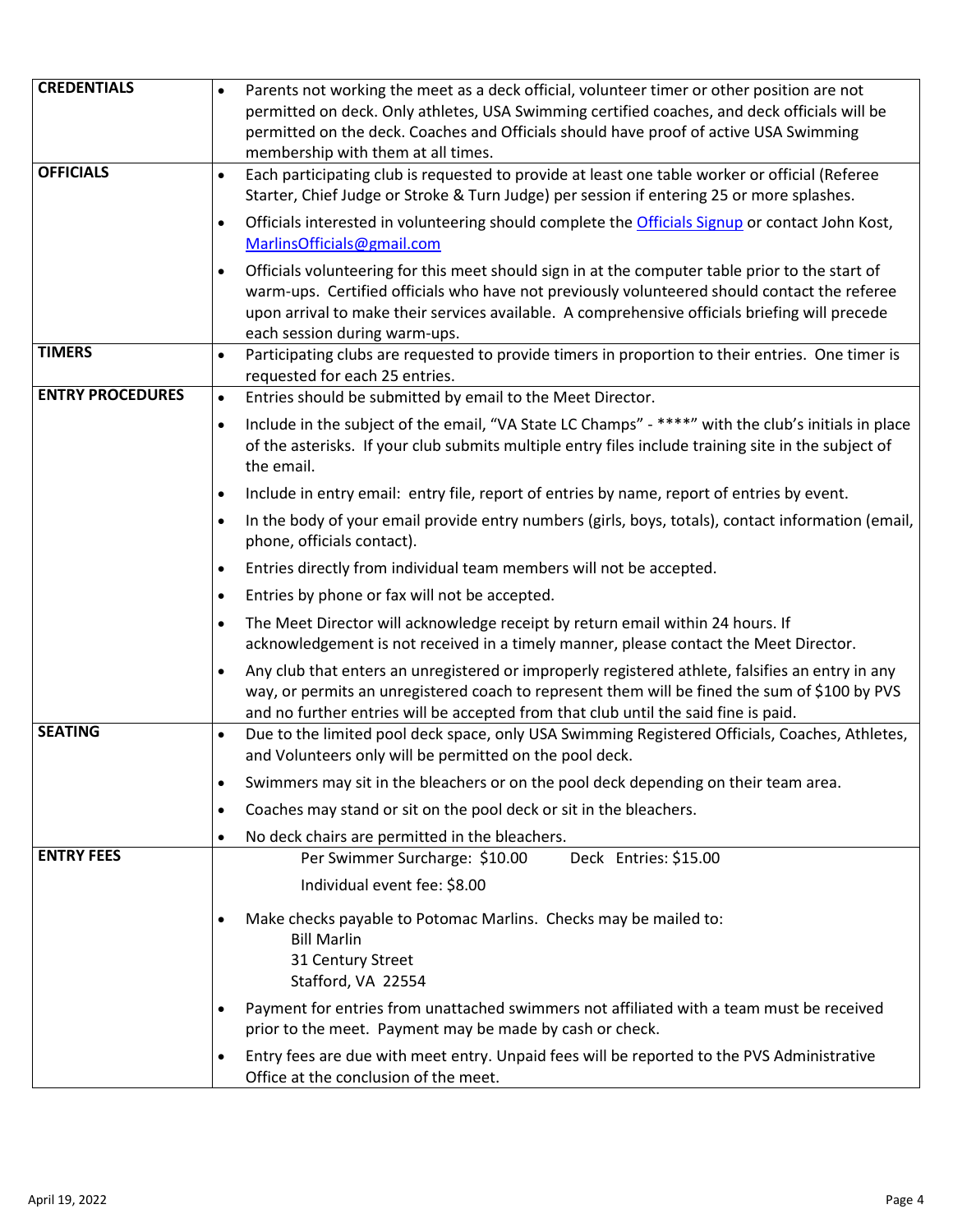## **VA State LC Champs**

### **May 13-15, 2022**

#### **Friday Events – ALL AGES**

**May 13, 2022**

Warm up: 4:30-5:30 pm, Events: 5:40 pm

| Girls Event #                         | Event         | <b>Boys Event #</b> |
|---------------------------------------|---------------|---------------------|
|                                       | 13&O 400 Free |                     |
|                                       | 9-12 400 Free |                     |
|                                       | 11&O 200 Fly  |                     |
| Positive Check in Closes at 5:00 p.m. |               |                     |

#### **Saturday Events – 13&O**

**May 14, 2022**

Warm up: 6:30-7:30 am, Events: 7:40 am

| <b>Girls Event #</b> | Event           | <b>Boys Event #</b> |
|----------------------|-----------------|---------------------|
|                      | 13&O 200 IM     |                     |
|                      | 13&O 50 Free    | 10                  |
| 11                   | 13&O 100 Back   | 12                  |
| 13                   | 13&O 200 Breast | 14                  |
| 15                   | 13&O 200 Free   | 16                  |

#### **Sunday Events – 13&O**

**May 15, 2022**

Warm up: 6:30-7:30 am, Events: 7:40 am

| Girls Event # | Event           | <b>Boys Event #</b> |  |
|---------------|-----------------|---------------------|--|
| 29            | 13&O 100 Breast | 30                  |  |
| 31            | 13&O 200 Back   | 32                  |  |
| 33            | 13&O 100 Free   | 34                  |  |
| 35            | 13&O 100 Fly    | 36                  |  |
| 27            | 11&O 400 IM     | 38                  |  |